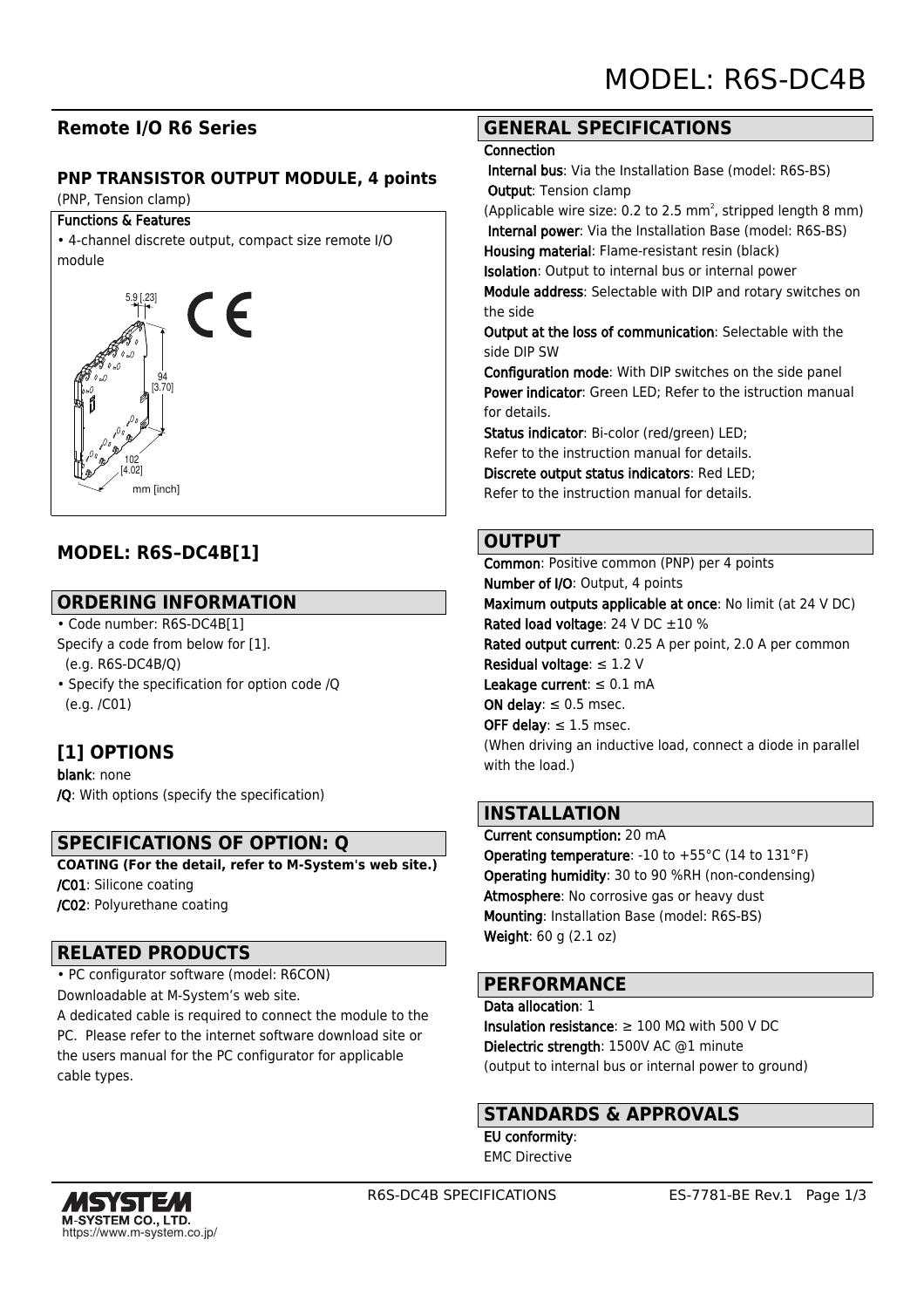EMI EN 61000-6-4 EMS EN 61000-6-2 RoHS Directive



Refer to the instruction manual for setting procedures.

# **EXTERNAL DIMENSIONS & TERMINAL ASSIGNMENTS unit: mm [inch]**



\*Use a minus screwdriver: tip width 3.8 mm max., tip thickness 0.5 to 0.6 mm